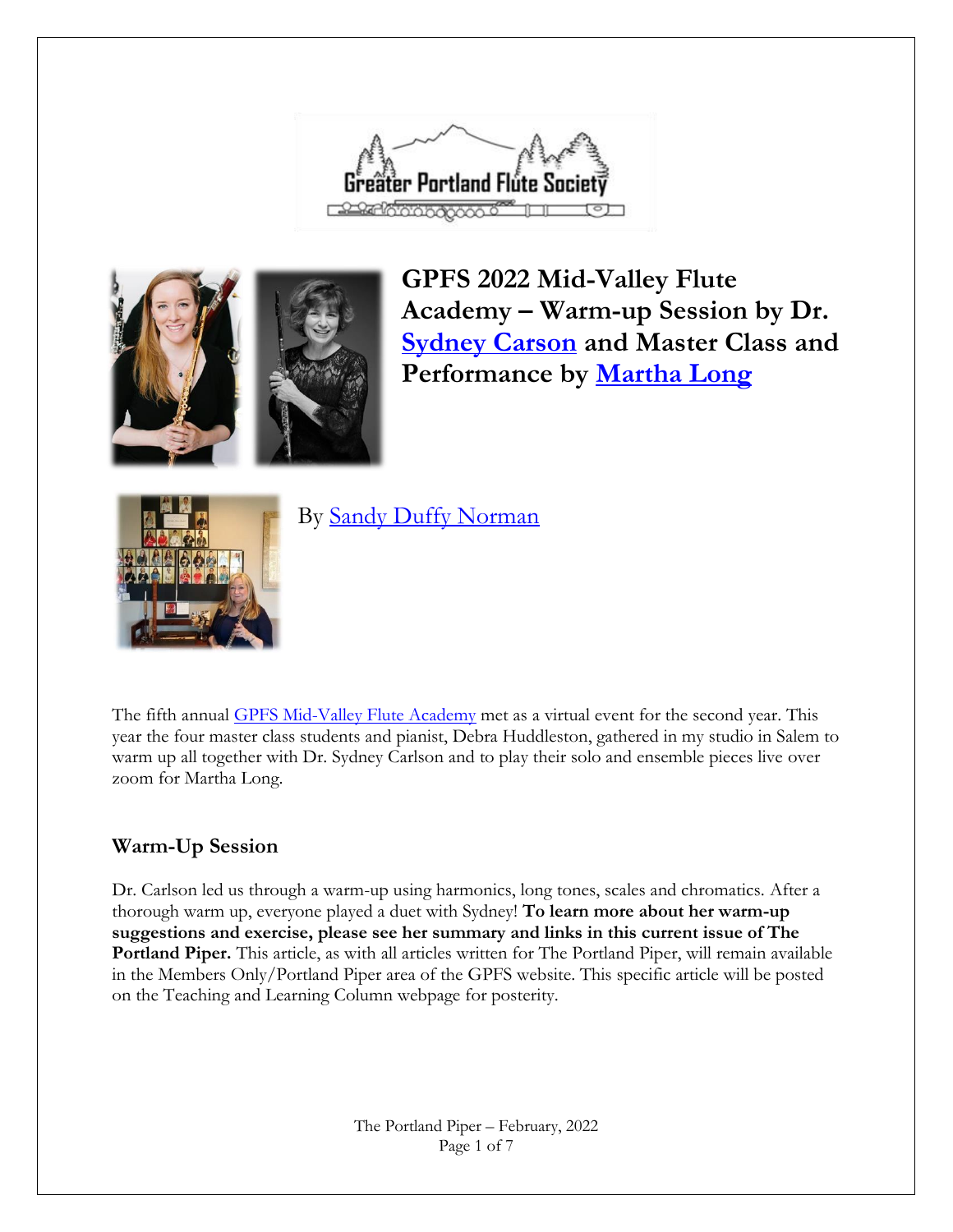#### **Master Class Highlights**



The master class began with Lauren Huber, from West Salem High School, performing the Otar Gordeli *Concerto*. Martha mentioned the high Eb trill as being a narrow trill where the Eb is sharp and the F is flat. She suggested playing a couple of true fingerings to get a better pitch. The pacing of the cadenza needs to start quite slowly, be disciplined about keeping the accelerando incremental; pick up the tempo gradually and evenly until the final tempo is reached.

Emma Di, Crescent City High School, played Franz Doppler's *Hungarian Pastorale Fantasy*. Martha explained how important it is to play the opening strictly metered without rubato. Doppler wrote in the rubato with his very detailed rhythmic notation. Martha advised not using vibrato on the harmonics at the end of the first section. She pointed out that string players cannot make vibrato when playing harmonics and it makes sense to mimic that convention. She suggested playing the allegro at 119 without trills and mordents to practice accurate rhythm. Martha's words: "Great tone can fix pitch." "Commit to beautiful soft sounds." "Make conscious decisions, not playing by default."





Sadie Zager, Sprague High School, played the Georges Hue *Fantaisie*. The opening must have tonal energy, adequate air speed. Soft sounds need as much air as loud tones; loud tones need more focus. To get clear projecting articulation the air must be behind the tongue. The tongue itself does not make sound; air support is the sound. Strive for the long lyrical line by using air to propel to the end of the phrase. Don't rely on vibrato to push through. Martha likes the [cello drone that can be found on Spotify.](https://open.spotify.com/album/2gkKlUurA3LLs7ULGxNbmR)

Victor Ceja, from McNary High School, performed *Concertino* by Cecile Chaminade. This piece

fingered runs, work the groups in various rhythmic patterns. Play the



requires the use of note grouping within the runs. Martha said the brain can only remember small groups of numbers and breaking tne runs into small groups helps with comprehension. For technically, cleanly ascending scales at the same  $\overline{a}$   $\overline{a}$   $\overline{b}$   $\overline{c}$  momentum as descending runs. Actively go after each note, physically, like a cellist, in the chromatics, hear all the notes. The high F to G trill is also too narrow. Martha says to start with a true fingering and use the forked F fingering to amend the pitch and move both thumb and RH first finger **simultaneous** for a good in tune trill. As always, be sure that the C#s have homogenous tone and intonation. In

those passages, set your embouchure up for the C# prior to the note appearing.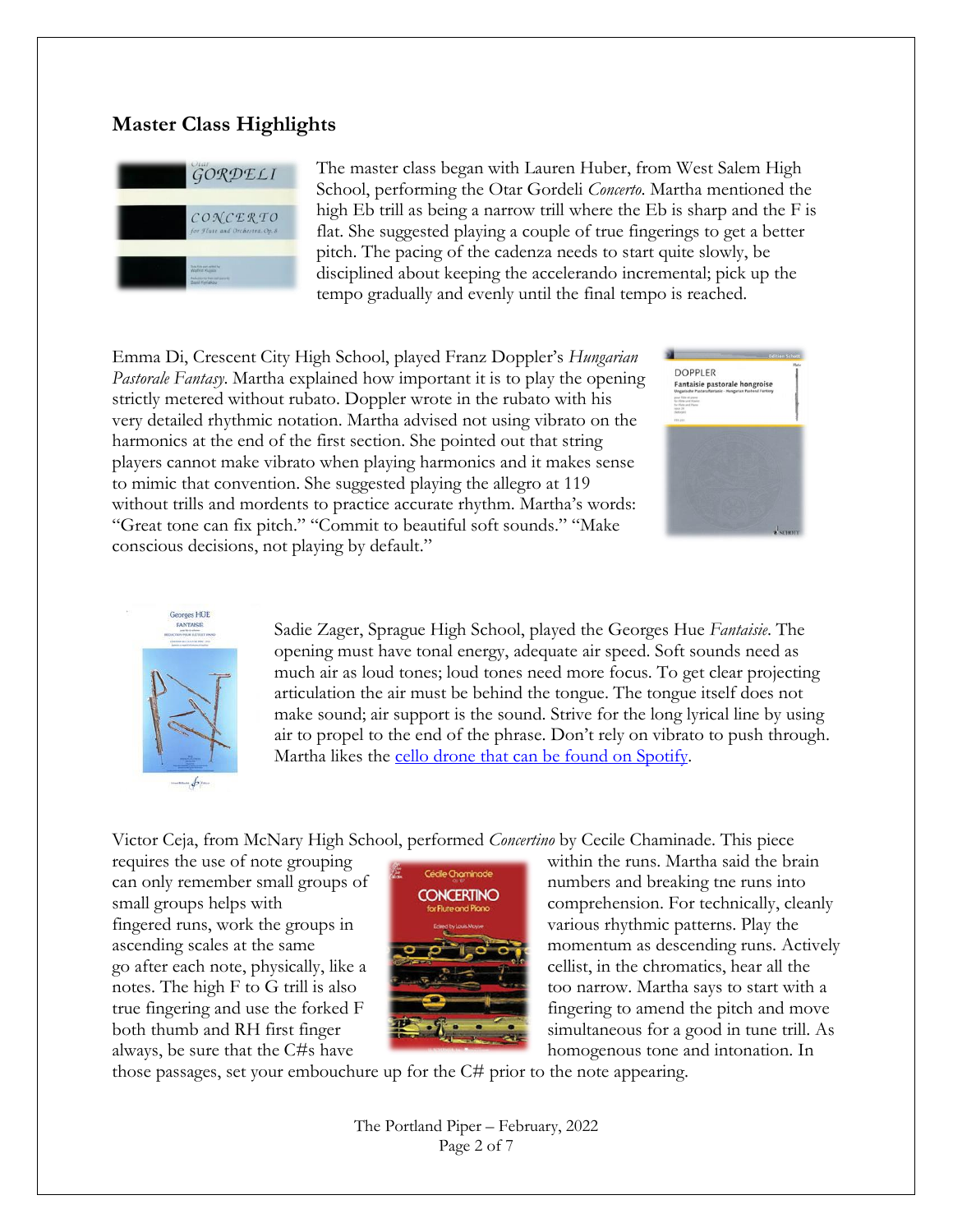### **Performance by Martha Long and Maria Garcia**

Martha's recital was a prerecorded event through  $45<sup>th</sup>$  [Parallel Universe](https://www.45thparallelpdx.org/) with pianist, Maria Garcia, entitled *La Parisiennes.* The recital included:

- [YouTube Link to Performance](https://youtu.be/VKM6I0GRN98)
- *D'un matin de printemps* by Lili Boulanger,
- *Sonate pour Flute et Piano* by Mélanie Bonis, and
- *Sonate pour Flute et Piano* by Yuko Uebayashi.

*Martha and Maria were a joy to hear and the repertoire was exciting and beautiful. It was a fabulous flute day!*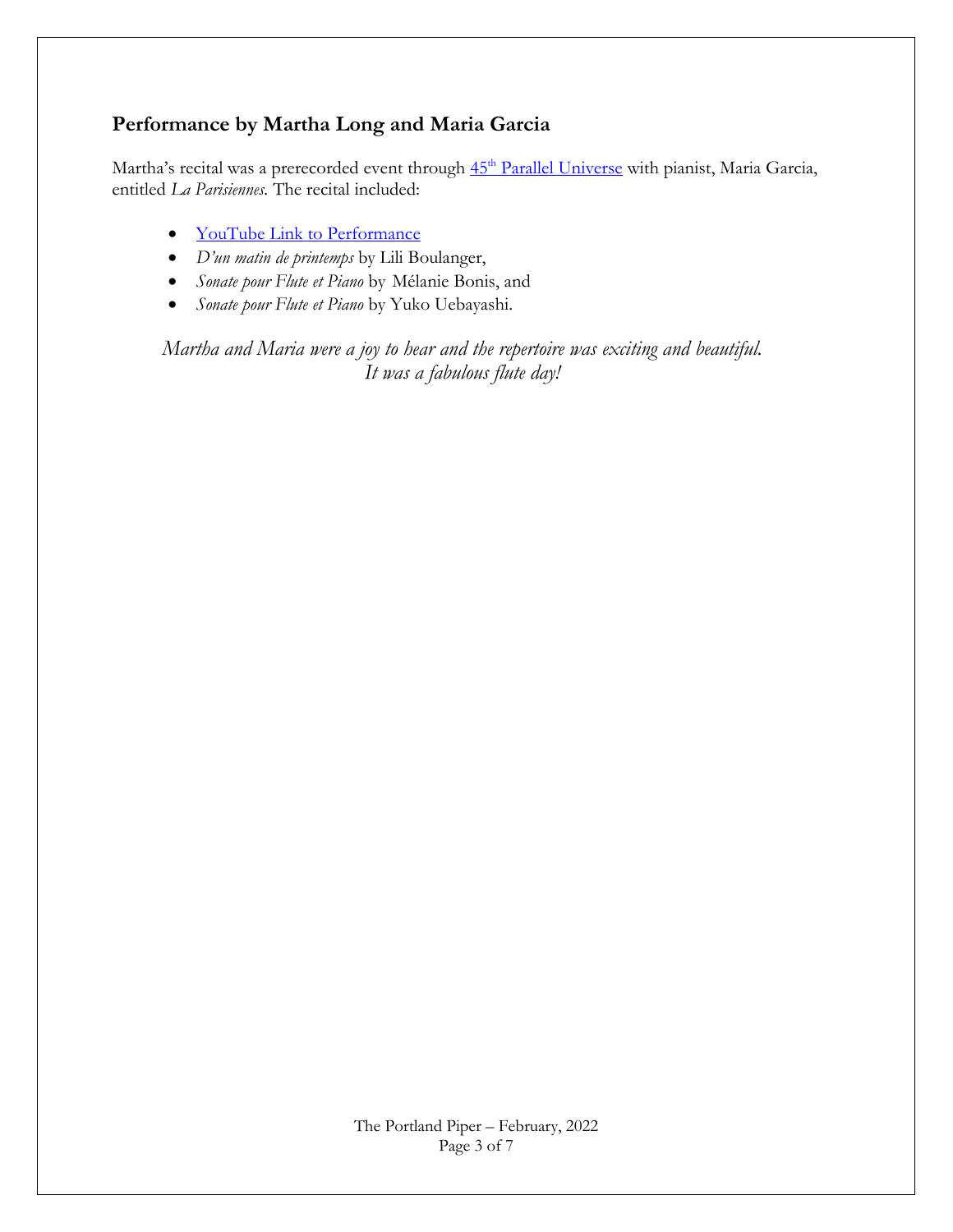# **Sponsors & Commercial Members**

GPFS acknowledges with gratitude the many years of support from our [Sponsors and Commercial Members.](https://gpfs.org/Commercial-Membership) It is because of their excellence that the GPFS mission can excel and celebrate our 44<sup>th</sup> year of extraordinary programming for the greater Portland area, including hosting visiting artists and local events, student study grants and a range of other resources for members and the community of flutists at large.

# **GPFS 2021-2022 Program Sponsors**

*The Greater Portland Flute Society thanks our Sponsors for their extraordinary support! Please show your appreciation by giving them your patronage.*



[Brannen Brothers Flutemakers, Inc.](https://www.brannenflutes.com/) 58 Dragon Court Woburn, MA 01801-1014 781-935-9522[, brannen@brannenflutes.com](mailto:brannen@brannenflutes.com)



[Canter Flute Repair](https://www.canterfluterepair.com/)

*Flute Repair Specialists* Beaverton, OR Straubinger & Muramatsu Certified JS Engineering Gold Pads 971-266-4096

The Portland Piper – February, 2022 Page 4 of 7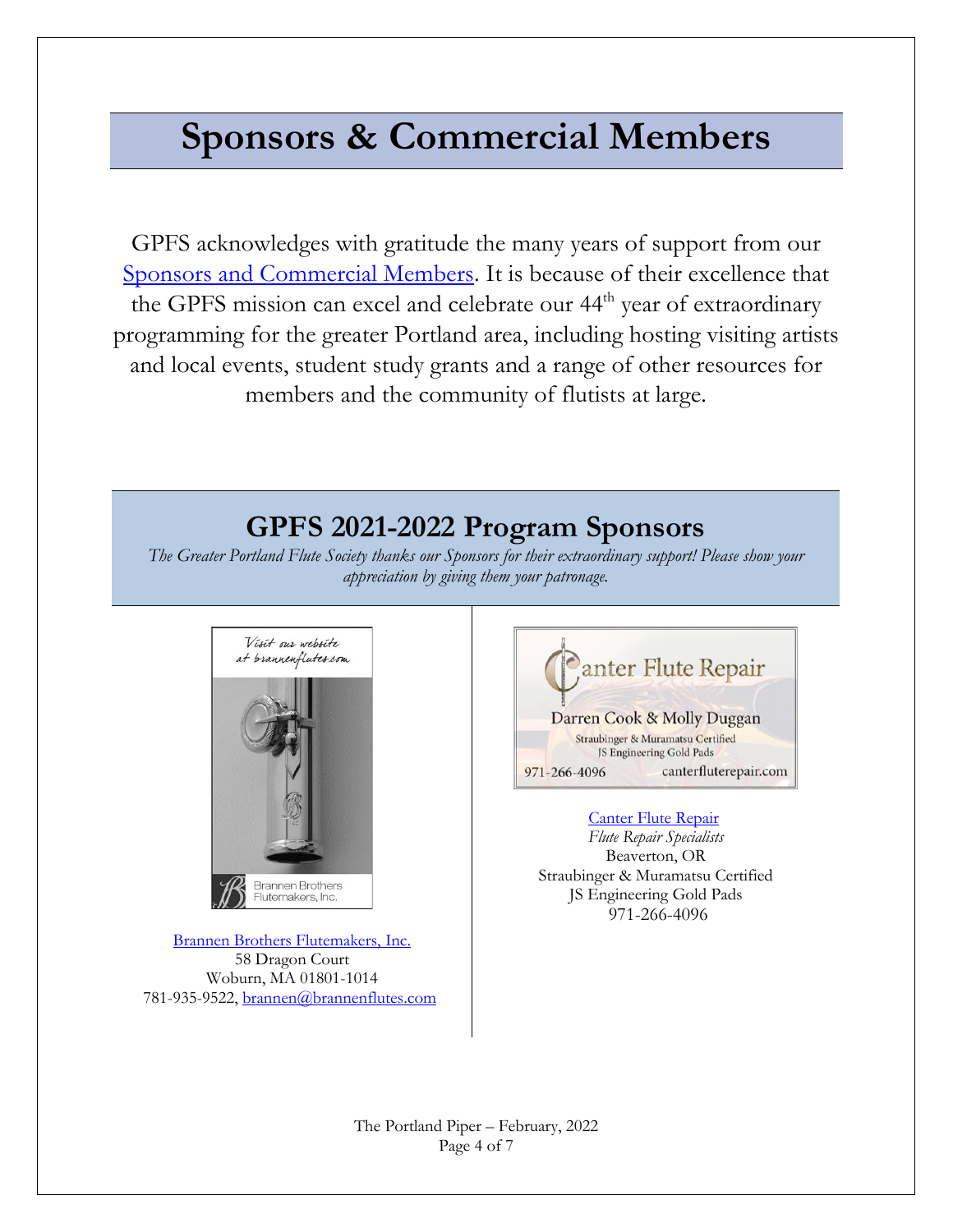# **GPFS 2021-2022 Program Sponsors**

*The Greater Portland Flute Society thanks our Sponsors for their extraordinary support! Please show your appreciation by giving them your patronage.*



 $\setminus$ 

[Carolyn Nussbaum Music Company](http://www.flute4u.com/) 625 Digital Drive, Ste 300 Plano, TX 75075 972-985-2662, 877-FLUTE4U (toll free) [info@flute4u.com](mailto:info@flute4u.com)



[Flute Center of New York](http://www.flutes4sale.com/) Phil Unger 1841 Broadway, Suite 1106 New York, NY 10023 212-307-9737, [flutephil@aol.com](mailto:flutephil@aol.com)



[FLUTEWORKS Seattle LLC](https://www.fwseattle.com/) [Facebook Page](https://www.facebook.com/fluteworksseattle/?ref=page_internal) 781-526-3677, [fluteworks@gmail.com](mailto:fluteworks@gmail.com) By appointment only



68 Nonset Path, Acton, MA 01720 978-268-0600 <www.wmshaynes.com>

The Portland Piper – February, 2022 Page 5 of 7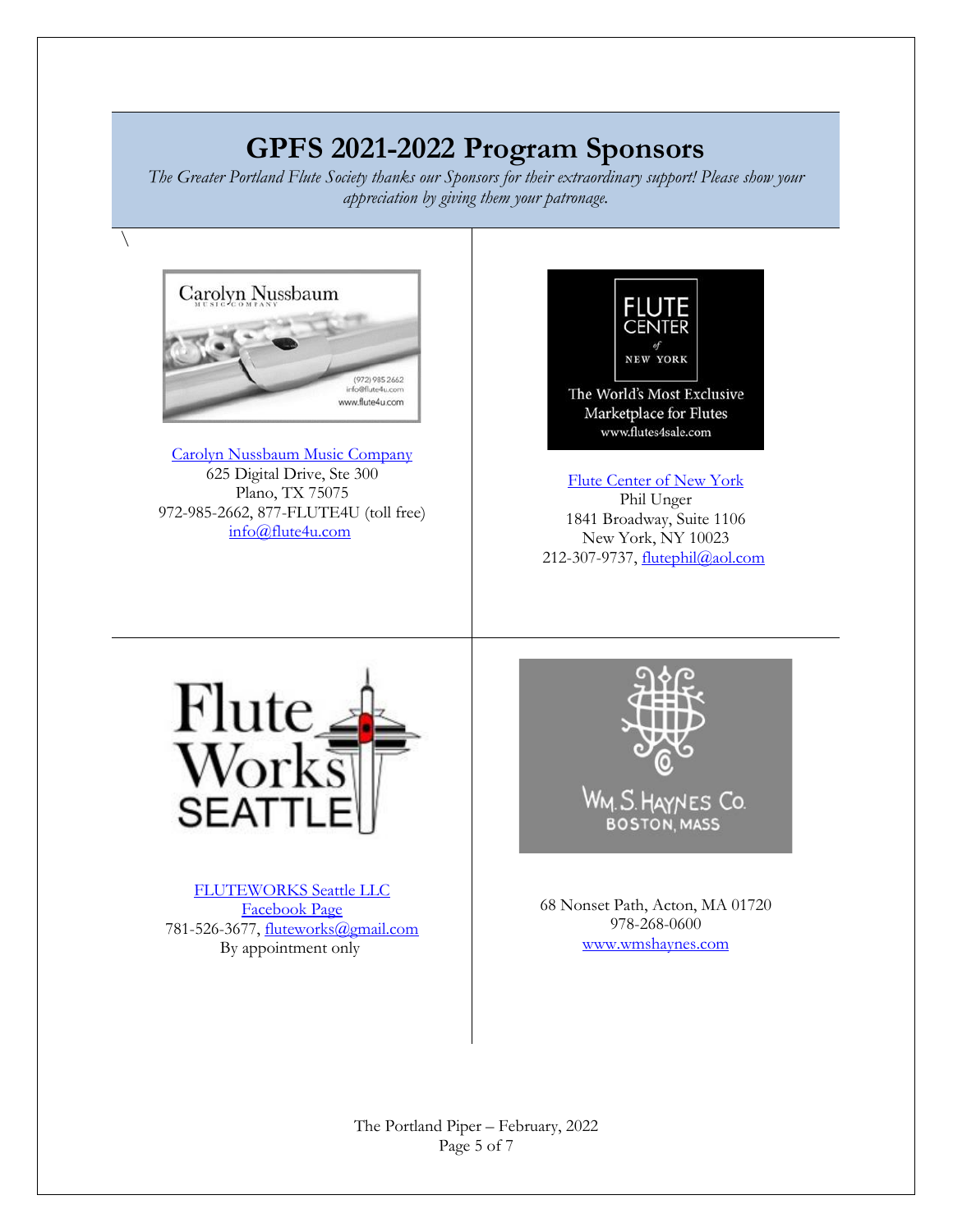## **GPFS 2021-2022 Commercial Members**

*The Greater Portland Flute Society also thanks our Commercial Members for their support! Please show your appreciation by giving them your patronage.*



[Altus Flutes](http://www.altusflutes.com/) 12020 Eastgate Blvd. Mt. Juliet, TN 37122 615-773-9918, [Chiarra.conn@khsmusic.com](mailto:Chiarra.conn@khsmusic.com)



[The Flute Pad,](https://gpfs.org/images/Marc_Grafe.pdf) in Lake Oswego Marc Grafe Flute Repairs and Adjustments Certified Straubinger Technician 503-351-5176, [marc@grafeworks.com](mailto:marc@grafeworks.com)



VERNE Q. POWELL' FLUTES

[Verne Q. Powell Flutes](https://www.powellflutes.com/en/) Christina Guiliano-Cobas, Marketing Director 1 Clock Tower Place, Suite 300 Maynard, MA 01754 978-461-6111 (main), 978-344-5159 (direct) <CG@PowellFlutes.com>



[Burkart Flutes & Piccolos](http://www.burkart.com/) 2 Shaker Road, #D107 Shirley, MA 01464 978-425-4500, [info@burkart.com](mailto:info@burkart.com)



#### [Flute World](http://www.fluteworld.com/)

29920 Orchard Lake Rd. Farmington Hills, MI 48334 248-855-0410, [flutes@fluteworld.com](mailto:flutes@fluteworld.com)



[Miyazawa Flutes, Ltd.](https://miyazawa.com/) West Music 1214 5th Street, Coralville, IA 52241 319-351-2000, 800-397-9378 <info@miyazawa.com>

The Portland Piper – February, 2022 Page 6 of 7